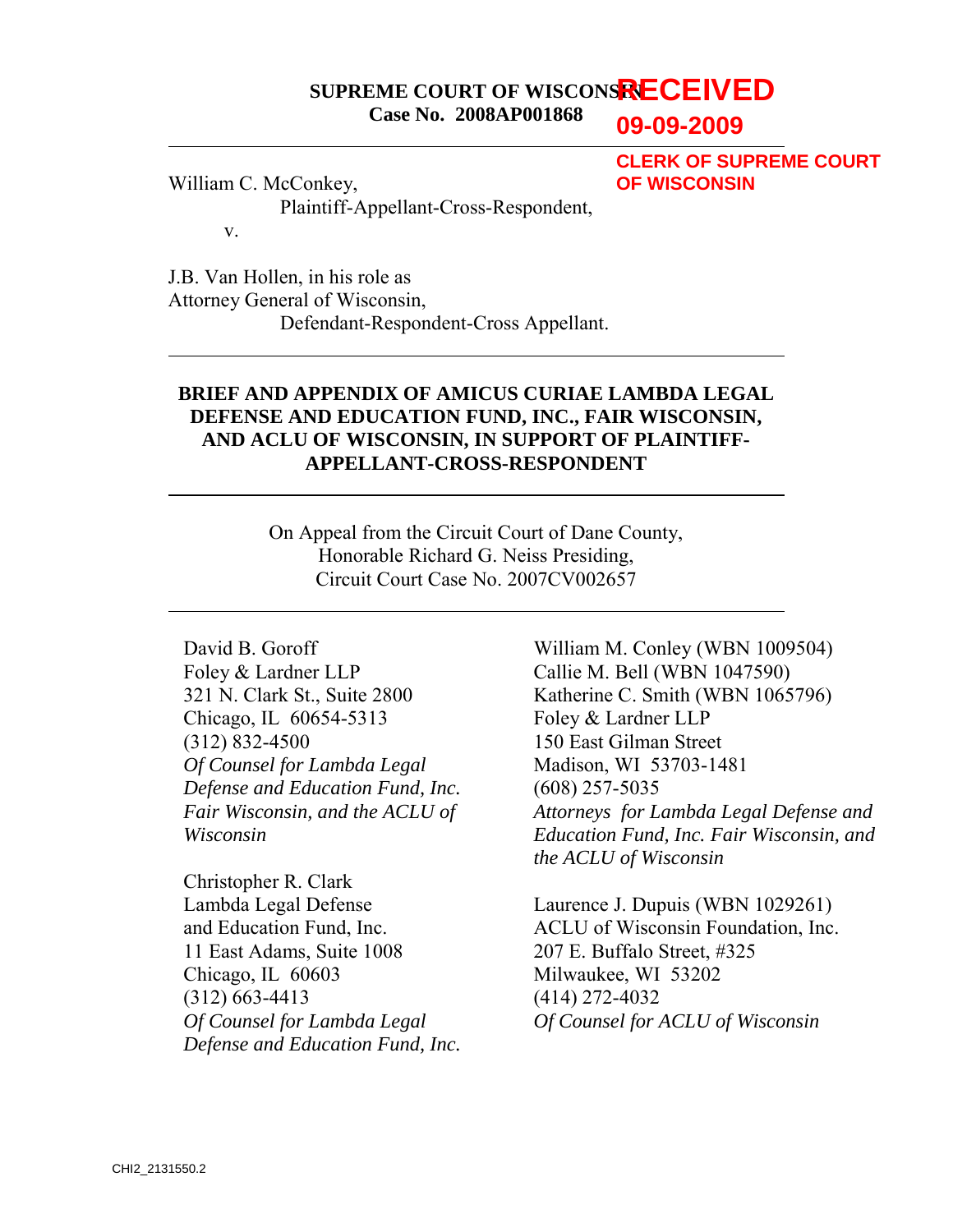# **TABLE OF CONTENTS**

| $\mathbf{I}$ .  | THE COURT SHOULD NOT INTERPRET THE<br>MARRIAGE AMENDMENT PREMATURELY OR                                                                                                                                                                                                                                 |
|-----------------|---------------------------------------------------------------------------------------------------------------------------------------------------------------------------------------------------------------------------------------------------------------------------------------------------------|
| $\mathsf{A}$    | The Plain Language Of The Amendment's Second<br>Sentence Prohibits Only Legal Statuses That Are<br>Exactly The Same As Or Essentially Alike Marriage3                                                                                                                                                   |
| B <sub>1</sub>  | The Electoral Debate Regarding The Amendment And<br>The Practices To Which It Responded Confirm That It<br>Was Not Intended To Bar A Status That Provides                                                                                                                                               |
| $\mathcal{C}$ . | Subsequent Legislation Confirms The Amendment's                                                                                                                                                                                                                                                         |
| $\Pi$ .         | THE AMENDMENT WOULD VIOLATE THE<br>SEPARATE-AMENDMENT RULE IF THE<br>PROHIBITION AGAINST A "LEGAL STATUS<br>SUBSTANTIALLY SIMILAR TO THAT OF<br>MARRIAGE" WERE INTERPRETED TO APPLY<br>TO MORE THAN A LEGAL STATUS PROVIDING<br>ALL OF THE RIGHTS AND RESPONSIBILITIES<br>OF MARRIAGE BY ANOTHER NAME14 |

# CERTIFICATION AS TO FORM

## CERTIFICATION OF APPENDIX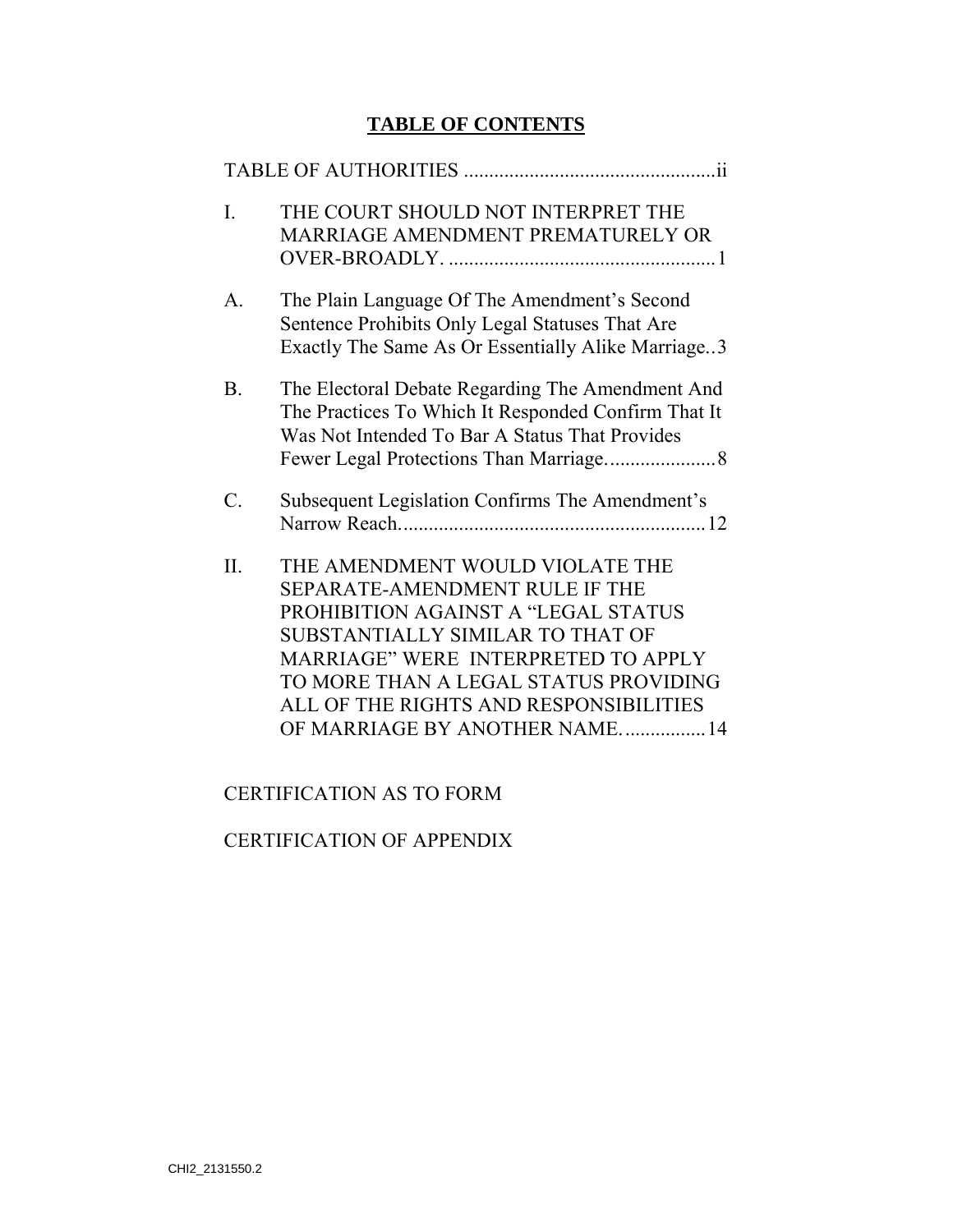# **TABLE OF AUTHORITIES**

## **STATE CASES**

| Baker v. State of Vt.,                                                                    |
|-------------------------------------------------------------------------------------------|
| Dairyland v. Doyle,<br>2006 WI 107, 295 Wis. 2d 1, 719 N.W.2d 408  10-12                  |
| In re Marriage Cases,                                                                     |
| In re Opinions of the Justices,                                                           |
| In re Termination of Parental Rights to Max G.W.,                                         |
| Kerrigan v. Comm'r of Pub. Health,                                                        |
| Lewis v. Harris,                                                                          |
| Norquist v. Zeuske,                                                                       |
| State v. Cole,<br>2003 WI 112, 264 Wis. 2d 520, 665 N.W.2d 328  8                         |
| State v. Timme,<br>54 Wis. 318 11 N.W. 785 (Wis. 1882)  14                                |
| Thompson v. Craney,                                                                       |
| Wis. Citizens v. Dep't of Natural Res.,<br>2004 WI 40, 270 Wis. 2d 318, 677 N.W.2d 612  3 |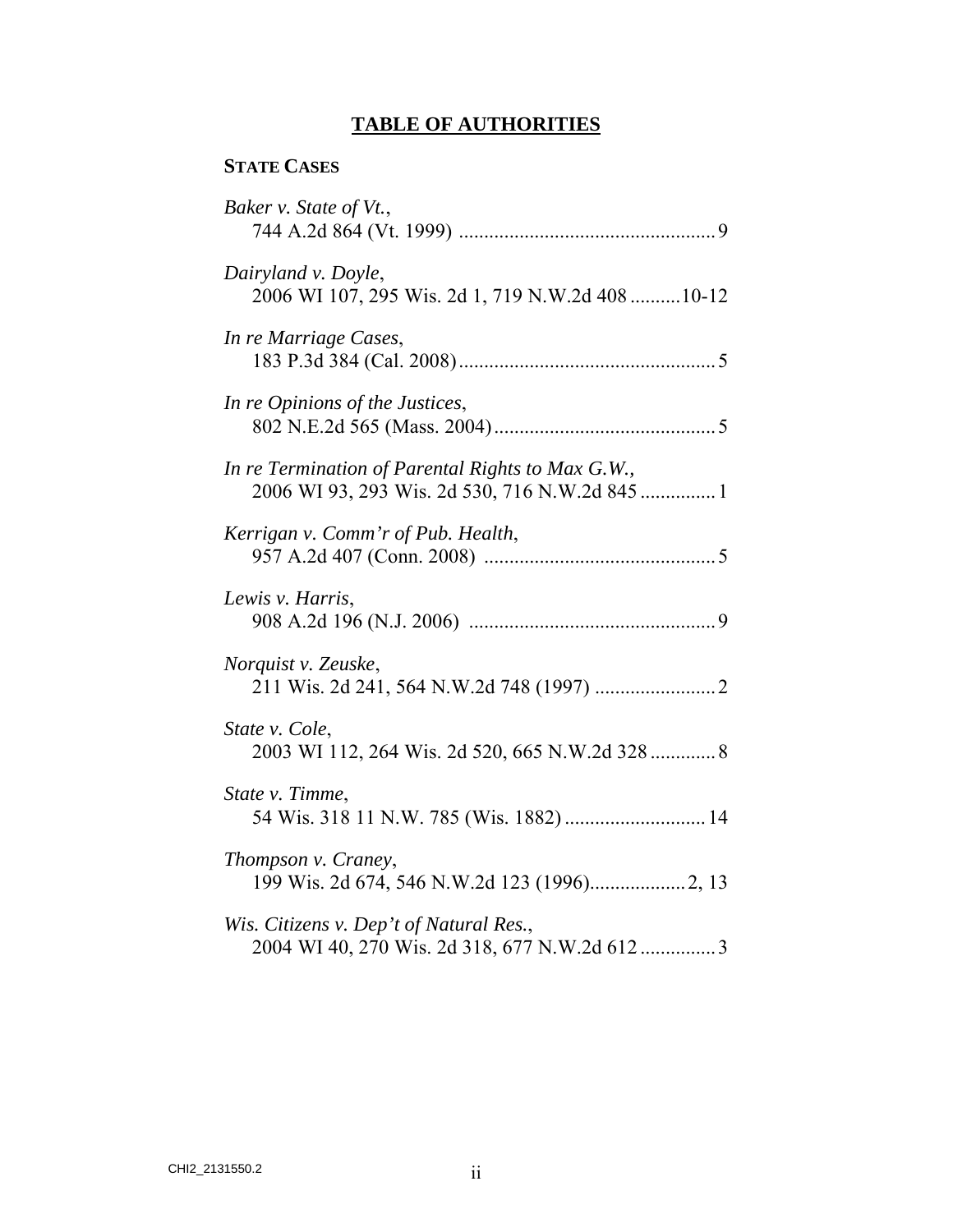# **STATE STATUTES**

## **CONSTITUTIONAL PROVISIONS**

|--|--|--|--|--|--|

# **TREATISES**

|--|--|--|--|--|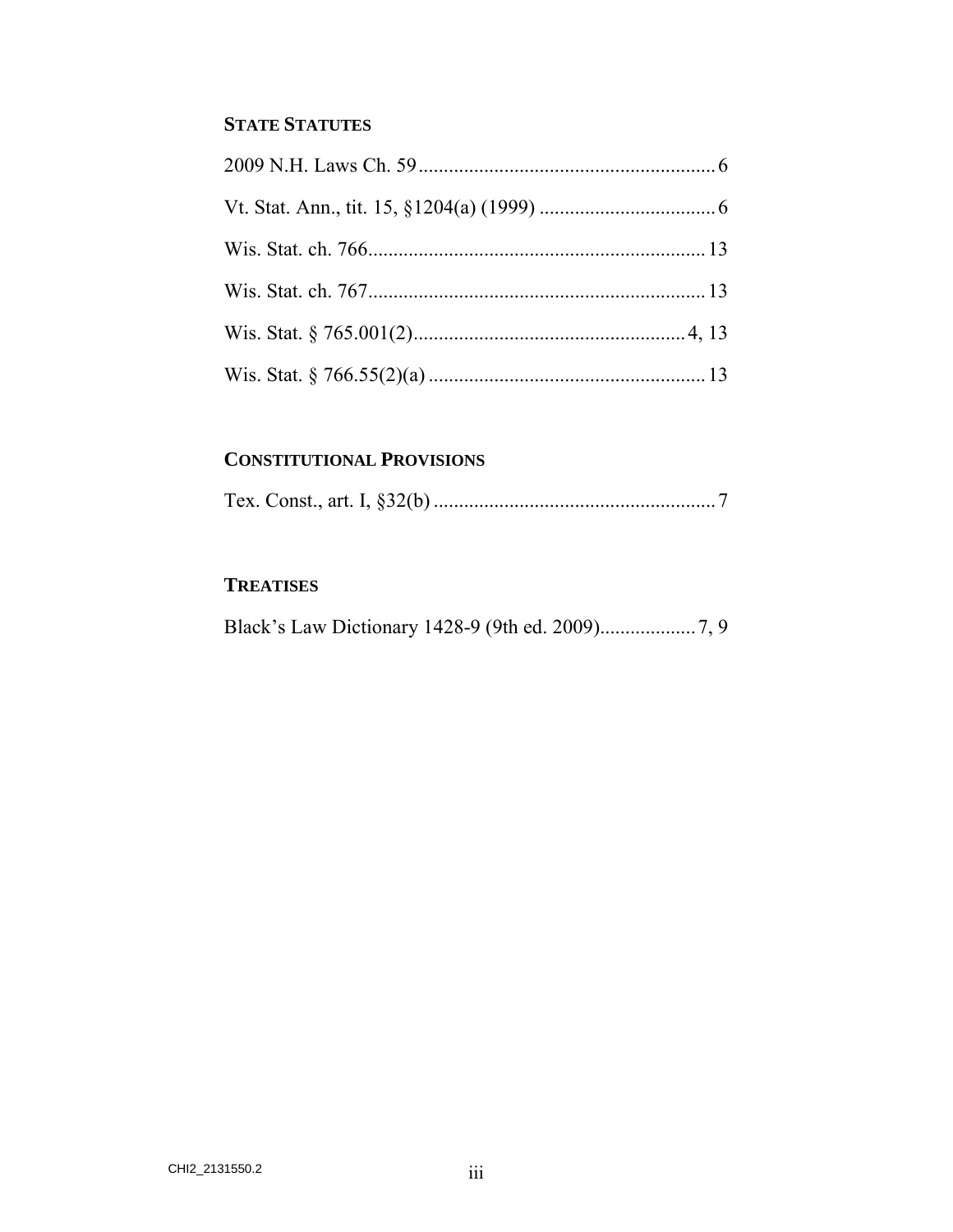### **I. THE COURT SHOULD NOT INTERPRET THE MARRIAGE AMENDMENT PREMATURELY OR OVER-BROADLY.**

This lawsuit asks whether a ballot question that amends the Wisconsin Constitution to limit marriage to different-sex couples may also include a separate provision prohibiting recognition of any legal status for same-sex couples that is "identical or substantially similar" to marriage ("Amendment") without violating Article XII, Section 1 of that Constitution ("separate-amendment rule"). This *amicus* brief is submitted to assist this Court in construing what the Amendment's terms "identical or substantially similar" mean. Although it is unclear whether those terms can be interpreted in *any* manner that would keep the Amendment from violating the separate-amendment rule (a question beyond this brief), it *is* clear that interpreting these terms too broadly would violate the separate-amendment rule and should be avoided.<sup>1</sup> Additionally, should the Court conclude that the Amendment does not violate the separate-amendment rule - regardless of how the terms "identical or substantially

<sup>&</sup>lt;sup>1</sup> See In re Termination of Parental Rights to Max G.W., 2006 WI 93, ¶ 20, 293 Wis. 2d 530, 716 N.W.2d 845 (courts should avoid interpretations that create constitutional infirmities).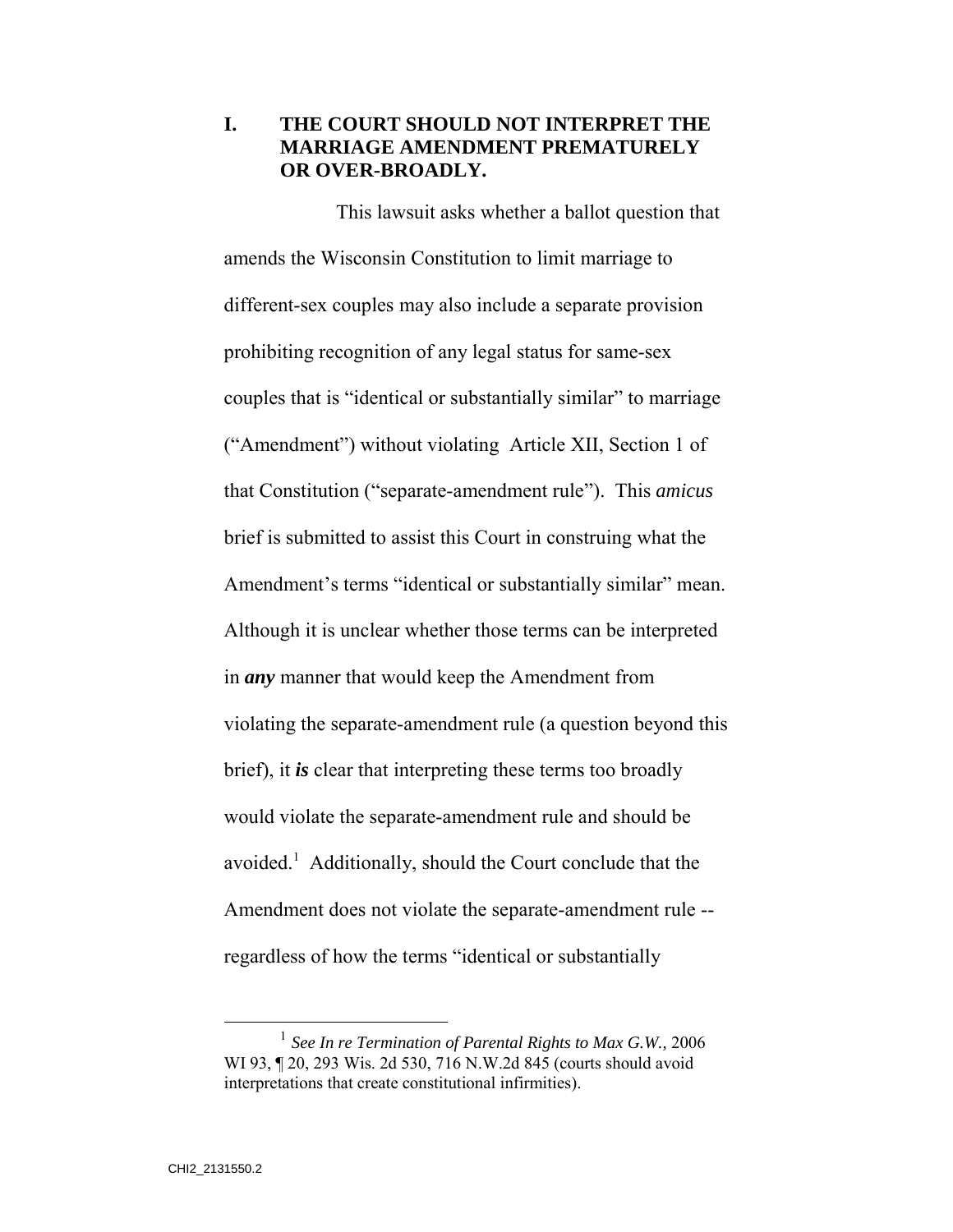similar" are interpreted -- the Court should avoid prematurely construing the terms because the Amendment's effect on Wisconsin's recently-adopted domestic partnership law, 2009 Wis. Act 28 (June 30, 2009) ("Domestic Partnership Law"), is now the subject of separate litigation that merits its own full consideration.<sup>2</sup>

No one disputes that the plain language of the Amendment's first part limits marriage in Wisconsin to different-sex couples. The question is what the Amendment's second part prohibits. This Court examines three sources in construing a constitutional provision: the plain meaning of the words in their context; the constitutional debates and the existing practices when the provision was written; and "the earliest interpretation of the provision by the legislature as manifested in the first law passed following adoption [of the provision]." *Thompson v. Craney*, 199 Wis. 2d 674, 680, 546 N.W.2d 123 (1996). Here, each of these three sources compels the same construction – the Amendment's second part was meant to prohibit only (1) recognition of marriages

 <sup>2</sup> *See Norquist v. Zeuske*, 211 Wis. 2d 241, 252, 564 N.W.2d 748 (1997) (questions regarding statute's constitutionality should not be decided prematurely, particularly where the record is insufficiently developed).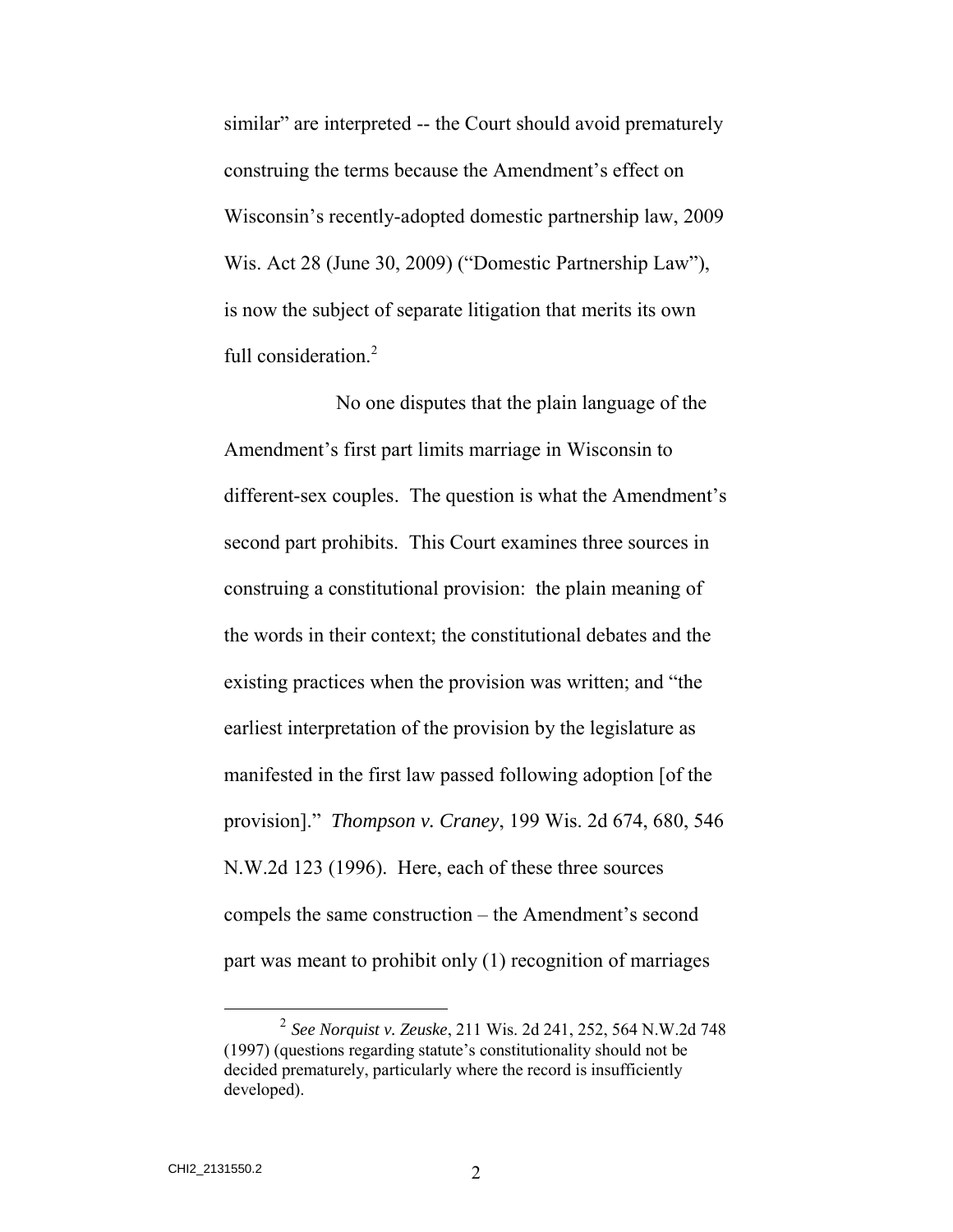lawfully entered into elsewhere by same-sex couples (which are "identical" to marriage) and (2) same-sex legal relationships "essentially alike" marriage (which are "substantially similar" to marriage). The Amendment never was intended to prohibit the State from extending legal rights and protections to unmarried couples through a legal status that differs materially from marriage.

### **A. The Plain Language Of The Amendment's Second Sentence Prohibits Only Legal Statuses That Are Exactly The Same As Or Essentially Alike Marriage.**

Under the plain meaning rule, "[w]ords and phrases are generally accorded their common everyday meaning, while technical terms or legal terms of art are given their accepted legal or technical definitions." *Wis. Citizens v. Dep't of Natural Res.*, 2004 WI 40, ¶ 6, 270 Wis. 2d 318, 677 N.W.2d 612. The terms "identical" and "substantially similar" are narrow and specific in meaning. When the Amendment was proposed, the Chief of Legal Services at the Wisconsin Legislative Council ("WLC") explained:

> 'Identical,' of course, means 'exactly the same for all practical purposes', 'being the same, having complete identity,' 'characterized by such entire agreement in qualities and attributes that identity may be assumed,' or 'very similar, having such close resemblance and such minor difference as to be essentially the same.' 'Similar' is defined as 'having characteristics in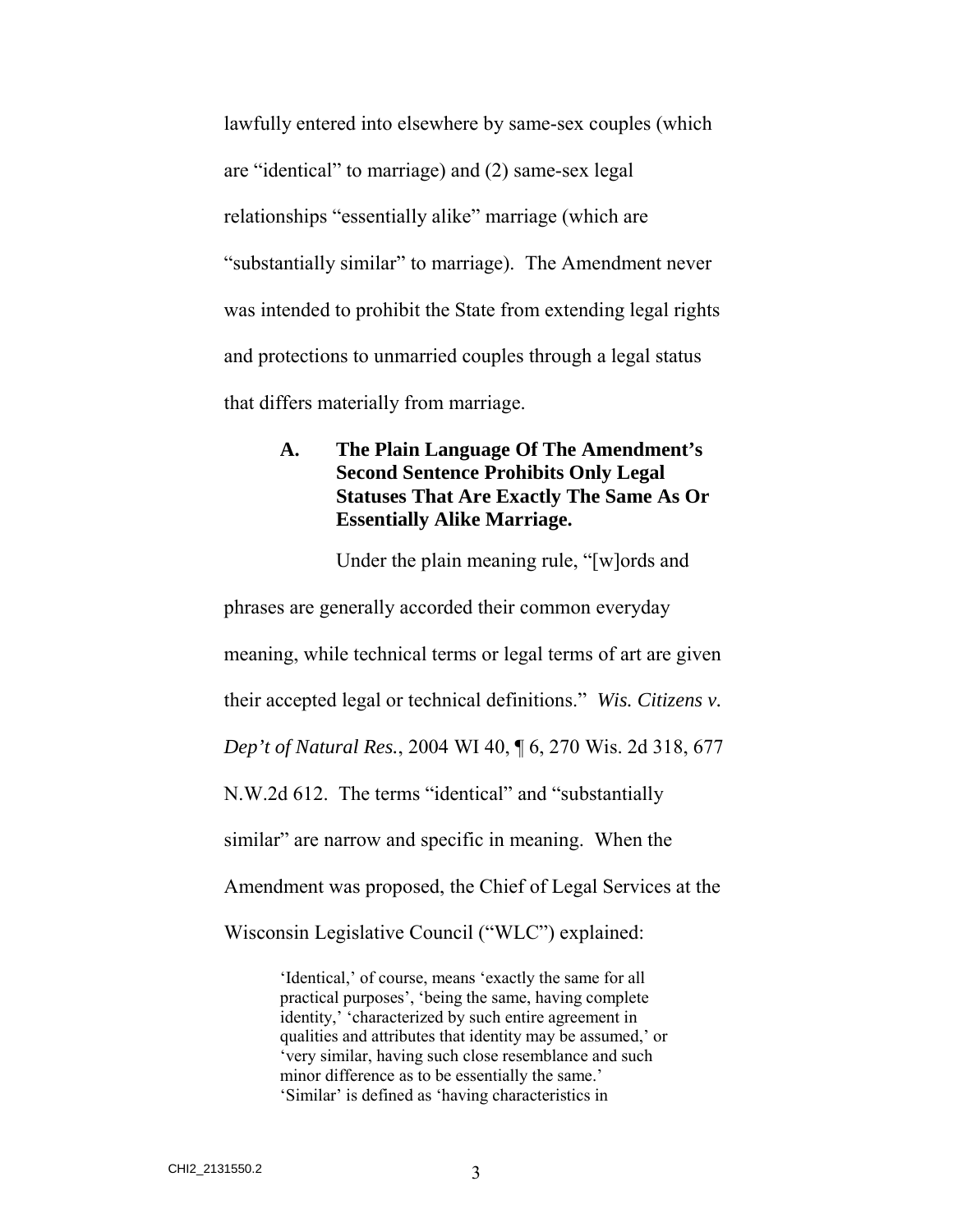common, very much alike, comparable,' 'alike in substance or essentials,' or 'one that resembles another, counterpart', or 'nearly corresponding, resembling in many respects, somewhat like, having a general likeness, although allowing for some degree of difference.' 'Substantially' is defined as meaning 'essentially; without material qualification.' Thus, something can be said to be 'substantially similar' if it is essentially alike something else.

WLC Letter regarding 2005 Assembly Joint Resolution 67 (Feb. 24, 2006) (App. 101-10.) (citations omitted; emphasis added).

The plain meaning of a legal status for same-sex couples that is "identical" to marriage cannot refer to anything other than marriages lawfully entered by same-sex couples in another jurisdiction. No legal status known by any term other than "marriage" can be considered exactly the same as marriage because no other status has the same consequences, is as meaningful to couples, carries the same ties to marriage's history, traditions, and celebrations or is accorded equal respect by society. Indeed, Wisconsin Statutes expressly recognize that "[t]he consequences of the marriage contract are more significant to society than those of other contracts." Wis. Stat.  $\S 765.001(2)$ .

The unique character of marriage has been recognized by courts across the country in ruling that legal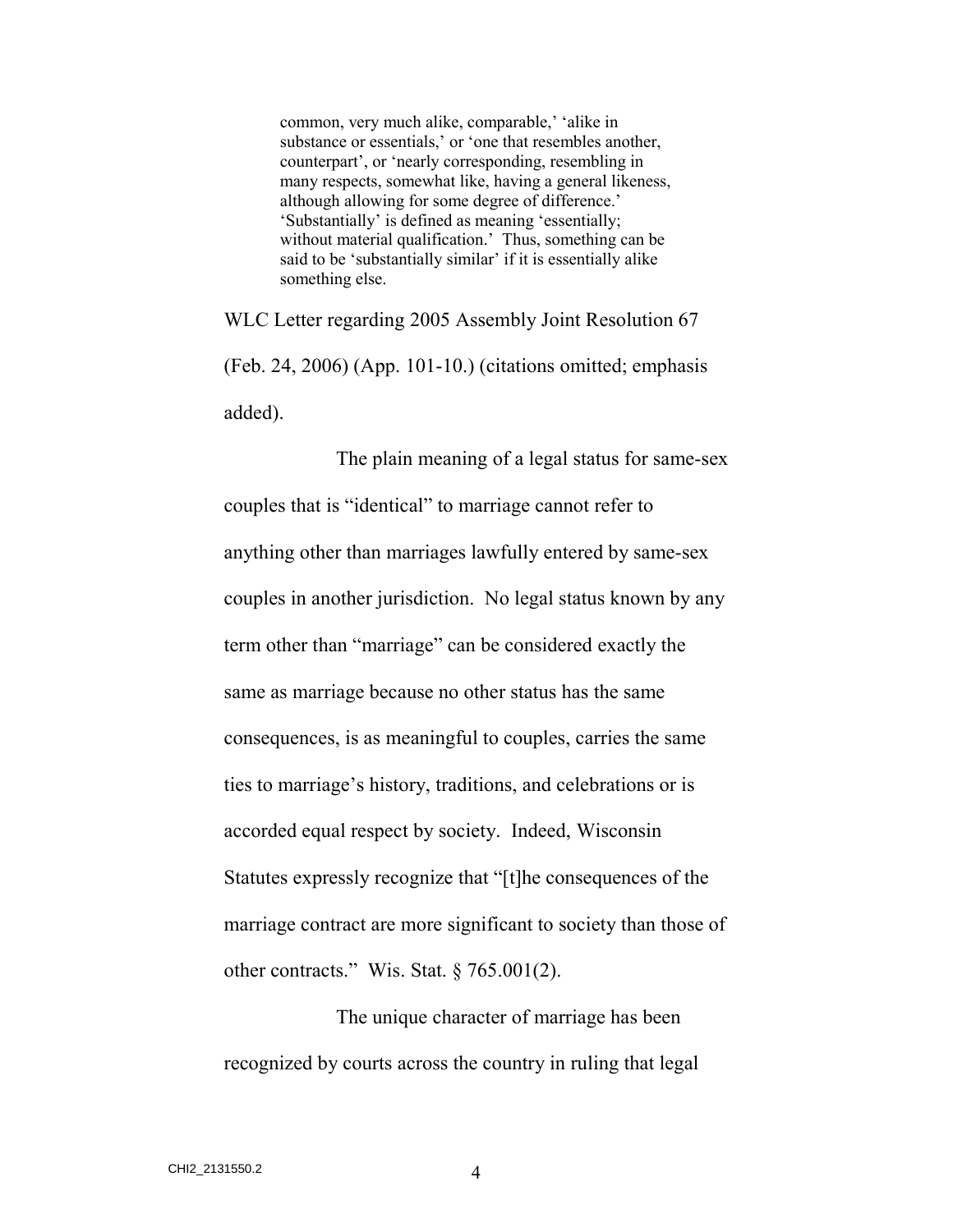statuses such as civil unions or domestic partnerships fail to provide what marriage confers. For example, Massachusetts' high court ruled in *In re Opinions of the Justices*, 802 N.E.2d 565, 570 (Mass. 2004), that civil unions do not provide the same status as marriage, which "is specially recognized in society and has significant social and other advantages." Likewise, the California Supreme Court ruled in *In re Marriage Cases*, 183 P.3d 384, 445-46 (Cal. 2008), that even a comprehensive domestic partnership law denies same-sex couples marriage's "symbolic importance" and "dignity and respect" and provides a status of "lesser stature" than marriage and is unlikely to be treated the same as it. *See also Kerrigan v. Comm'r of Pub. Health*, 957 A.2d 407, 412 (Conn. 2008) (explaining that "the institution of marriage carries with it a status and significance that the newly created classification of civil unions does not embody").

A number of states that have enacted civil union laws likewise have recognized that civil unions are far from identical to marriage. Even though they allowed civil unions providing all the same legal benefits, protections and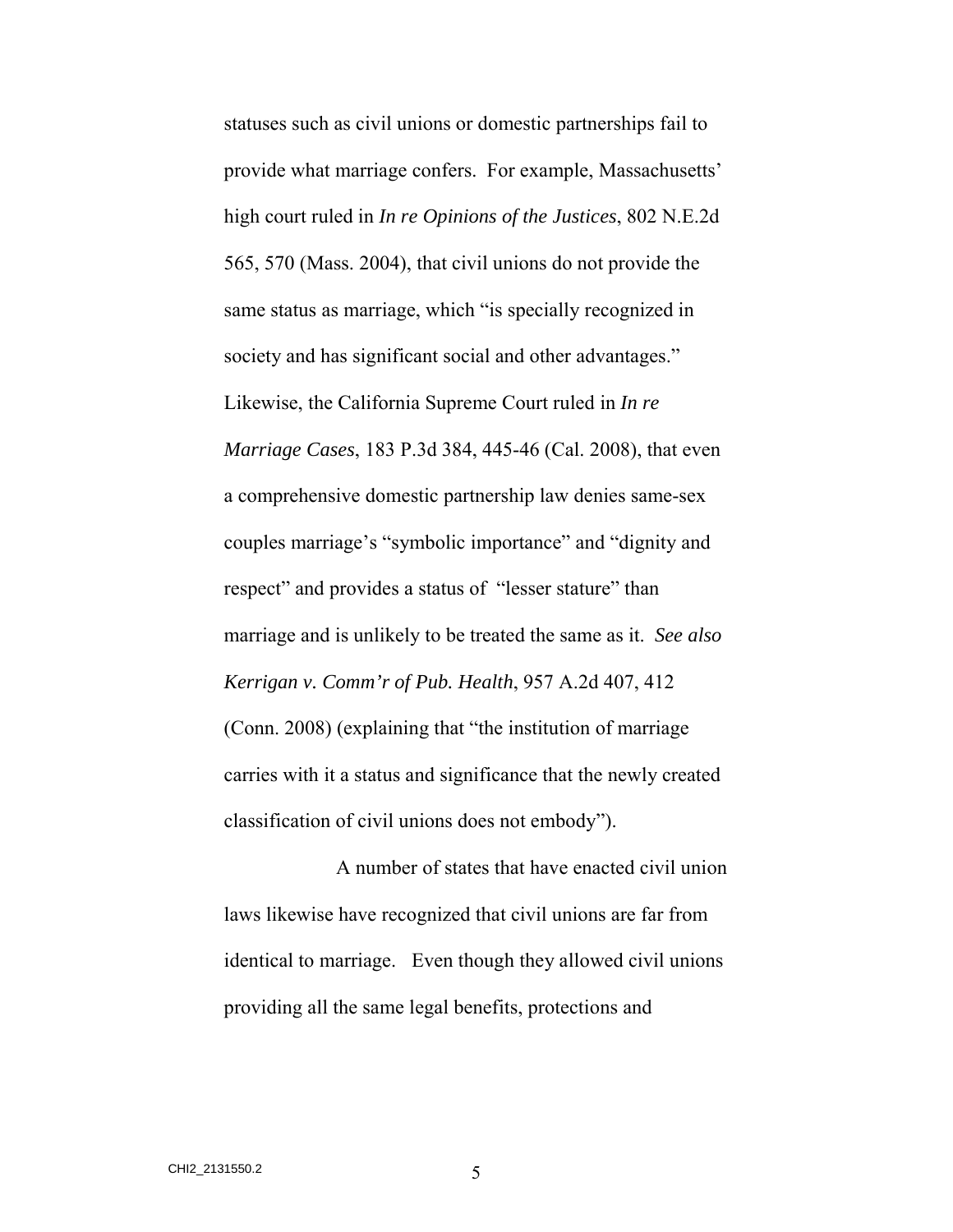responsibilities as marriage, $3$  both Vermont and New Hampshire this year enacted laws allowing same-sex couples to marry<sup>4</sup> because civil unions turned out not to be identical to marriage. *See* Report of the Vt. Comm'n On Family Recognition and Prot. at 26-27 (Apr. 21, 2008) (App. 111- 44.) (civil unions unequal to marriage in practice, nor similar in terminology, social, cultural and historical significance or portability); *see also* Final Report of the N.J. Civil Union Review Comm'n at 1 (Dec. 10, 2008) (App. 145-223.) (providing same-sex couples civil unions rather than marriage "invites and encourages unequal treatment of samesex couples and their children" and has "negative effect[s] ... [on their] physical and mental health").

It is easy to see that a relationship other than marriage cannot be considered identical to it. Were a married couple told that they were no longer married but instead were in a civil union or domestic partnership, they unquestionably would feel that they had lost something precious. Even though the legal rights and responsibilities might be the same

 <sup>3</sup> Vt. Stat. Ann., tit. 15, §1204(a) (1999); N.H. Rev. Stats. Ann. § 457A:6 (2008).

<sup>4</sup> 2009 Vt. Laws 3; 2009 N.H. Laws Ch. 59.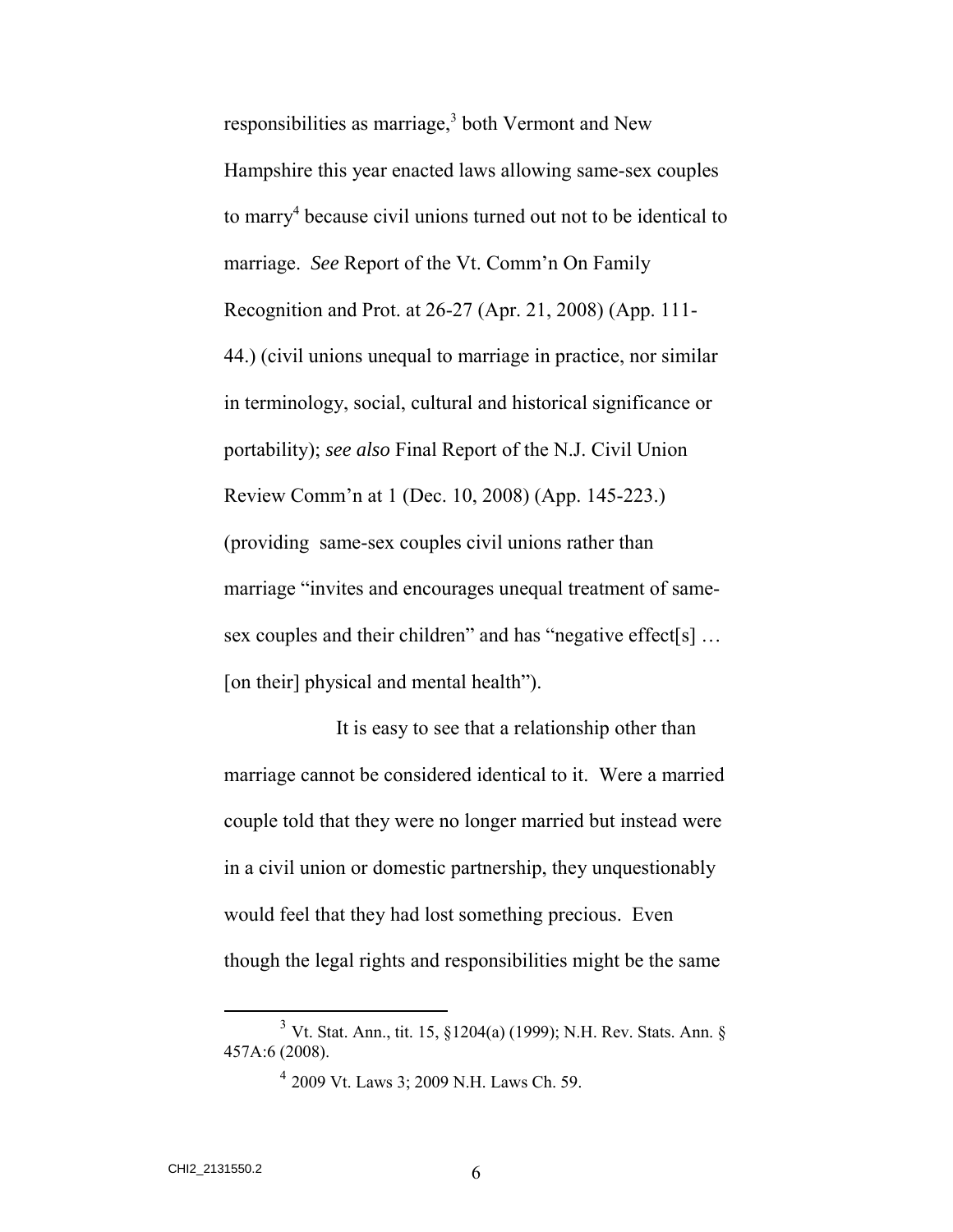as before, they would lose the status of marriage. Thus, when the Amendment refers to a legal status identical to marriage, it cannot be referring to anything other than the marriages same-sex couples are allowed to enter in other states – which are identical to other marriages in those states – but which Wisconsin does not recognize because of the Amendment. *See* Memorandum, David S. Schwartz, Professor, to Jim Dole, Wisconsin Governor at 1-2, 9 (June 4, 2009)  $(App. 224-37)$ .

Less clear and indeed premature, particularly on this limited record, is what relationship other than marriage is "substantially similar." While some constitutional amendments barring marriage have also barred any legal status "similar" to marriage,<sup>5</sup> Wisconsin's Amendment is narrower than that and only prohibits a status that is "*substantially* similar" to marriage. The lead definition of "substantially" contained in Black's Law Dictionary is "essentially." Black's Law Dictionary 1428-9 (9th ed. 2009). Accordingly, a plain reading of such a relationship would be one "essentially" similar to a marriage, in that they provide

 <sup>5</sup> *E.g.,* Tex. Const., art. I, §32(b).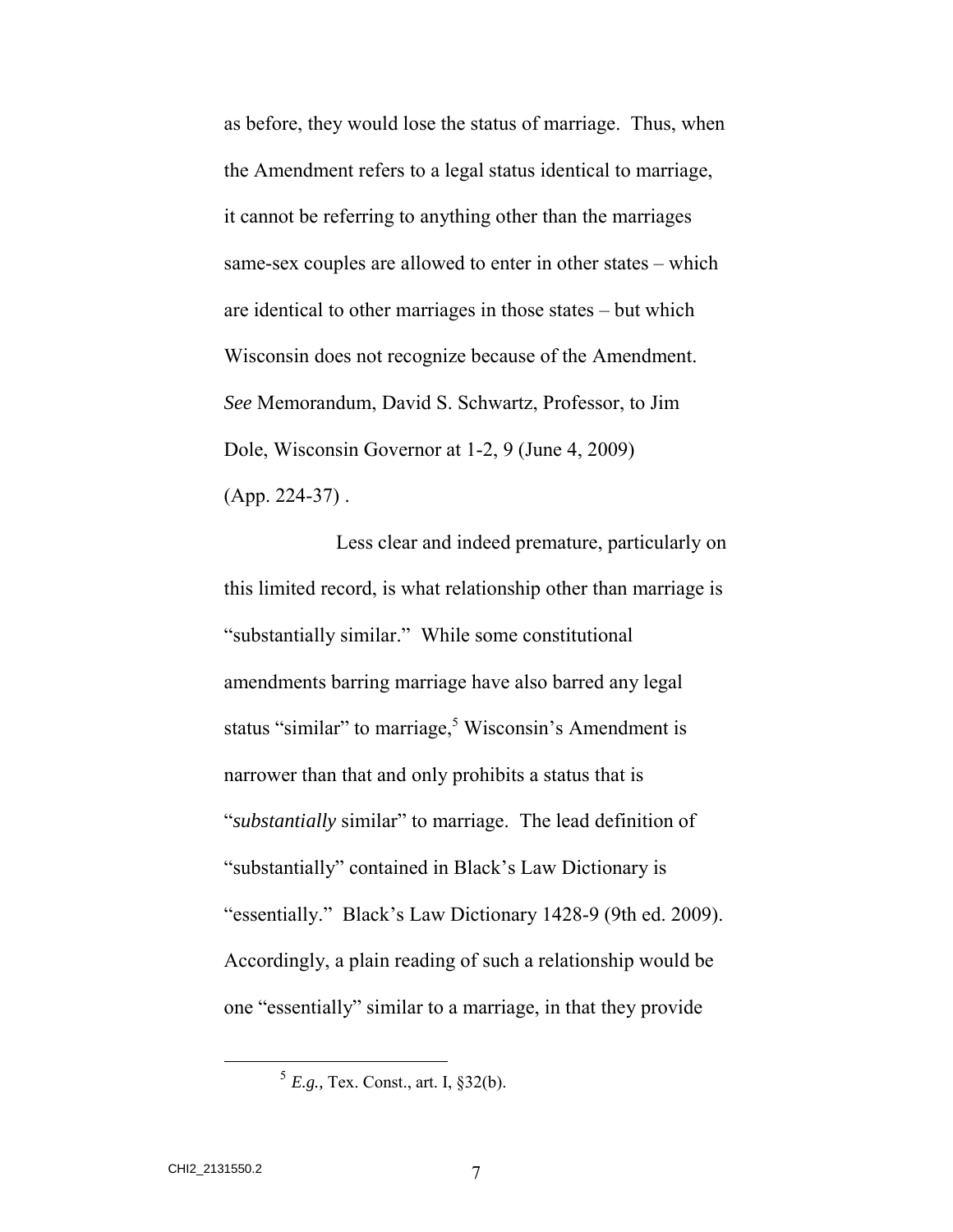the same rights and responsibilities under a different name. The plain meaning of the phrase "substantially similar," however, cannot refer to any lesser status, which would not be essentially the same as marriage. Since the rights and responsibilities of a "civil union" or "domestic partnership" vary from state to state, it is premature for this Court to opine what relationship is "essentially alike" marriage in all but name.

## **B. The Electoral Debate Regarding The Amendment And The Practices To Which It Responded Confirm That It Was Not Intended To Bar A Status That Provides Fewer Legal Protections Than Marriage.**

A second source important in construing a constitutional provision is the debate surrounding its adoption and the practices existing at the time. As explained *State v. Cole*, 2003 WI 112, ¶ 10, 264 Wis. 2d 520, 665 N.W.2d 328 (citations omitted), Wisconsin courts construe constitutional amendments to "give effect to the intent of the framers and of the people who adopted it."

In reviewing the Amendment's history, the Attorney General correctly observes that the prohibition against recognition of any legal status that is "substantially similar" to marriage had a specific and narrow intended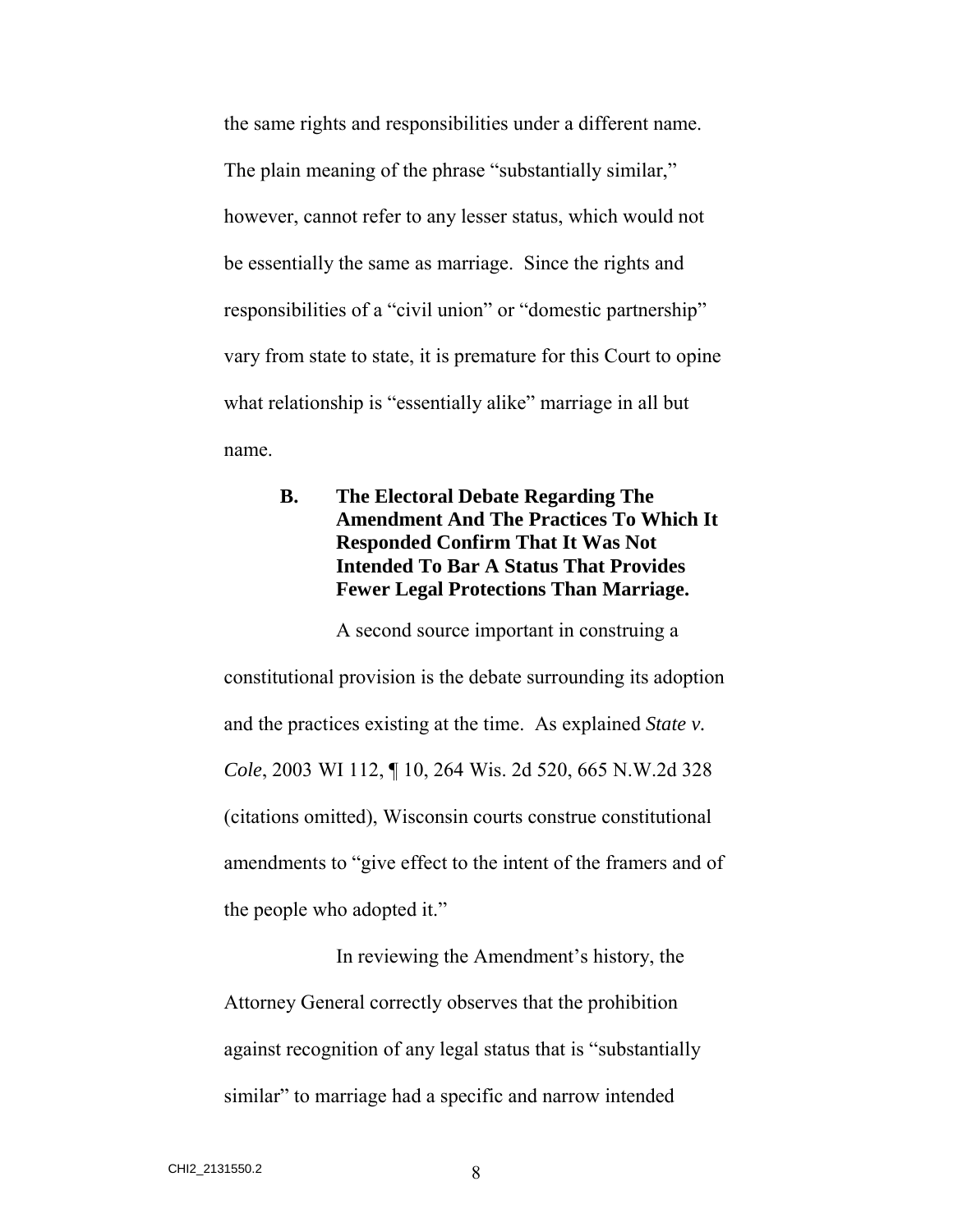meaning – to "prevent same-sex marriages from being legalized in this state regardless of the name used by a court or other body to describe the legal institution." Att'y Gen. Br. at 27. This particular language was aimed, in part, at a pending bill that "would have created a new legal status conferring *all* the statutory and other rights and responsibilities of marriage" under a different name. *Id*. at 28 (emphasis added). The Amendment's proponents intended the "substantially similar" language to ensure the Amendment could not be "circumvented by the creation of an alternative legal status that was like marriage *in all but name*." *Id*. at 29 (emphasis added).

The proponents apparently intended, at least in part, to respond to national marriage litigation developments where parallel institutions were created to provide *all* statutory rights, benefits and obligations of marriage, but under a different name. *E.g., Baker v. State of Vt.*, 744 A.2d 864, 886-7 (Vt. 1999) (permitting the legislature to create a status with all the same rights and responsibilities as marriage under the name "civil union"); *Lewis v. Harris*, 908 A.2d 196, 200 (N.J. 2006) (same). Indeed, the Amendment's legislative sponsors unequivocally stated that the Amendment would not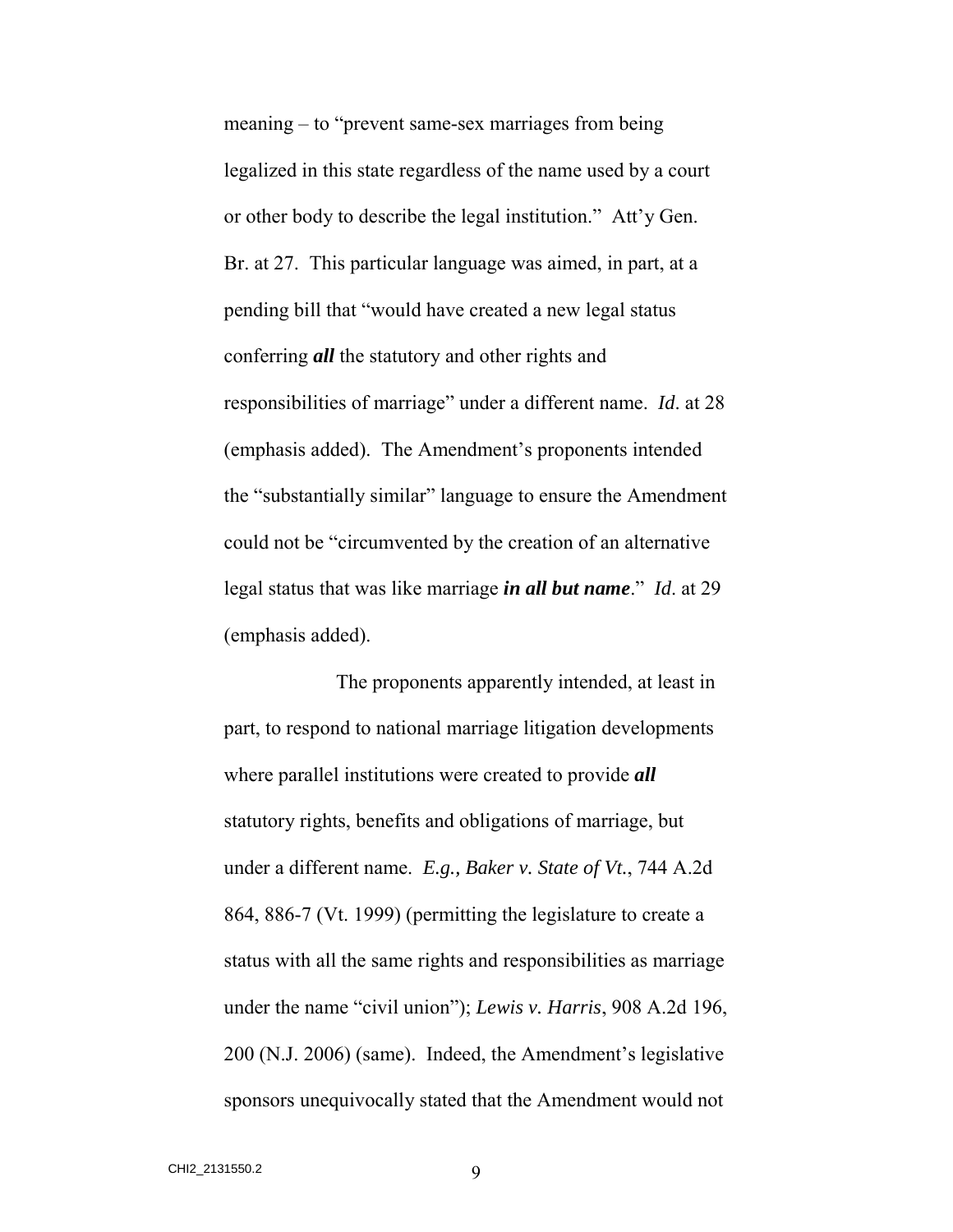prohibit extending legal benefits to same-sex couples, only

legal relationships that conferred marriage by another name.

State Senator Fitzgerald, who introduced the Amendment

through 2005 Senate Joint Resolution 53, noted "Could a

legislator put together a pack of 50 specific things they would

like to give to gay couples? Yeah, they could." (App. 240.)

Likewise, Representative Gundrum, in

introducing the Amendment through 2003 Assembly Joint

Resolution 66, wrote that it:

does not prohibit the state, local governments or private entities from setting up their own legal construct to provide particular privileges or benefits, such as health insurance benefits, pension benefits, joint tax return filing, hospital visitation, etc. as those bodies are able and deem appropriate. As long as the legal construct designed by the state does not rise to the level of creating a legal status 'identical or substantially similar' to that of marriage (*i.e.*, marriage, but by a different name), no particular privileges or benefits would be prohibited.

(App. 243.) (emphasis supplied.)

It therefore has to be assumed that legislators

voting for the Amendment did not intend it to prohibit a legal

status conferring anything less than all legal rights of

marriage. *See Dairyland v. Doyle*, 2006 WI 107, ¶¶ 33-36,

295 Wis. 2d 1, 719 N.W.2d 408 (when Wisconsin's

legislators are told that an amendment will have a specific

reach, they are assumed to have voted with that in mind).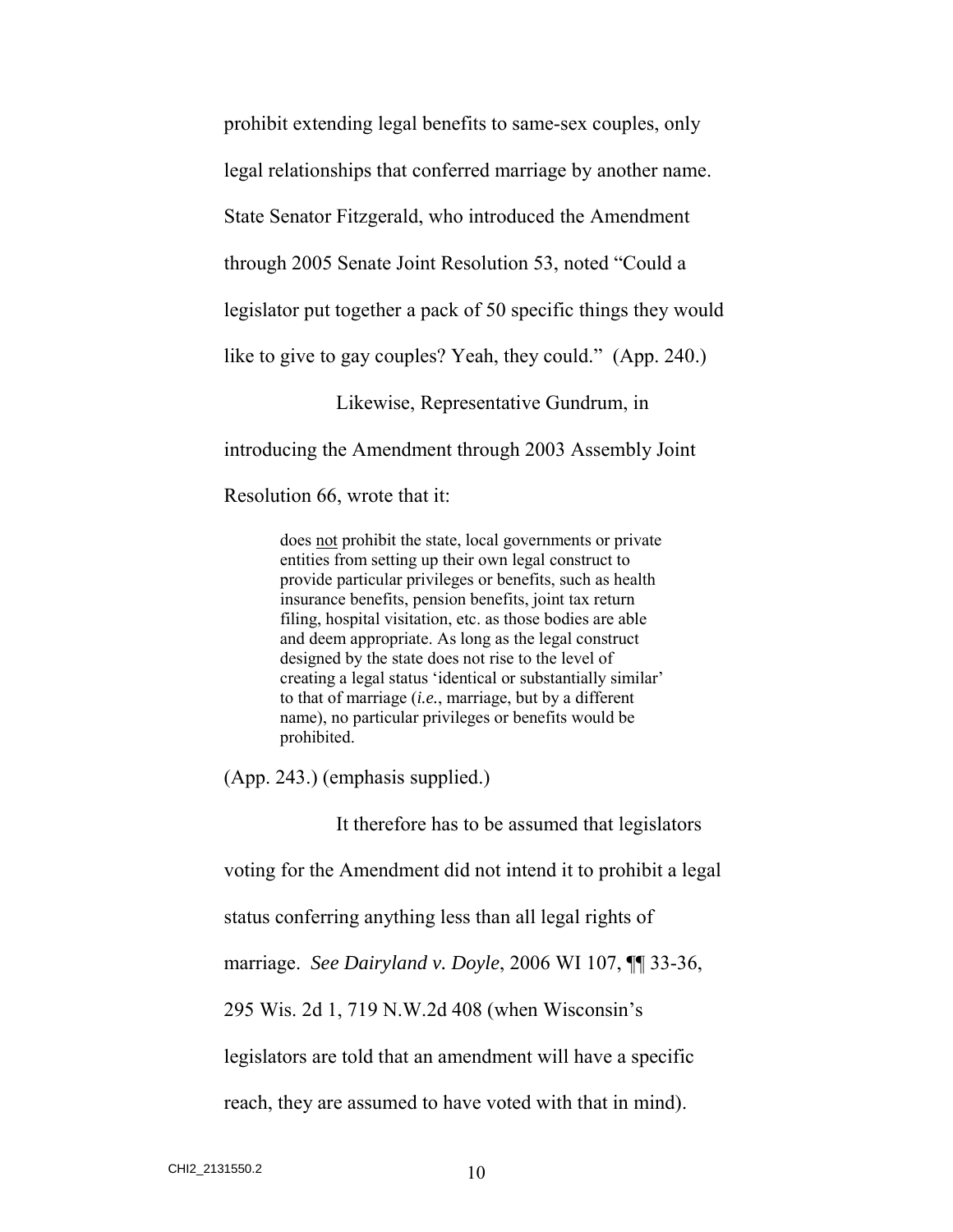This meaning of the Amendment is confirmed by "the information used to educate the voters during the ratification campaign," which also "provides evidence of the voters' intent." *Id.,* 2006 WI 107, ¶ 37. The organizations that conducted voter outreach supporting the Amendment stated that it would not prohibit extending domestic partnership benefits to same-sex couples. (App. 245 ("the bottom line is this: the marriage amendment is not about benefits. It is about preserving one-man/one-woman marriage and giving children the best opportunity to have a mother and a father.")) Julaine Appling, President of Vote Yes for Marriage in Madison, dismissed fears that the Amendment would affect domestic partner benefits as a "chicken little" scare tactic meant to distract voters from the proposal's real aim – preventing same-sex marriage.<sup>6</sup> (App. 247; *see also* Wisconsin Coalition for Traditional Marriage *Answers to Commonly Asked Questions* (App. 250-51)<sup>7</sup> ("nothing in the second sentence . . . would prohibit currently existing benefit

 <sup>6</sup> Curiously, Ms. Appling is a petitioner in *Appling v. Doyle*, *supra*, where she now asserts the Amendment has precisely the effect she disclaimed.

<sup>7</sup> *See* http://www.savemarriagewi.org/faq.html.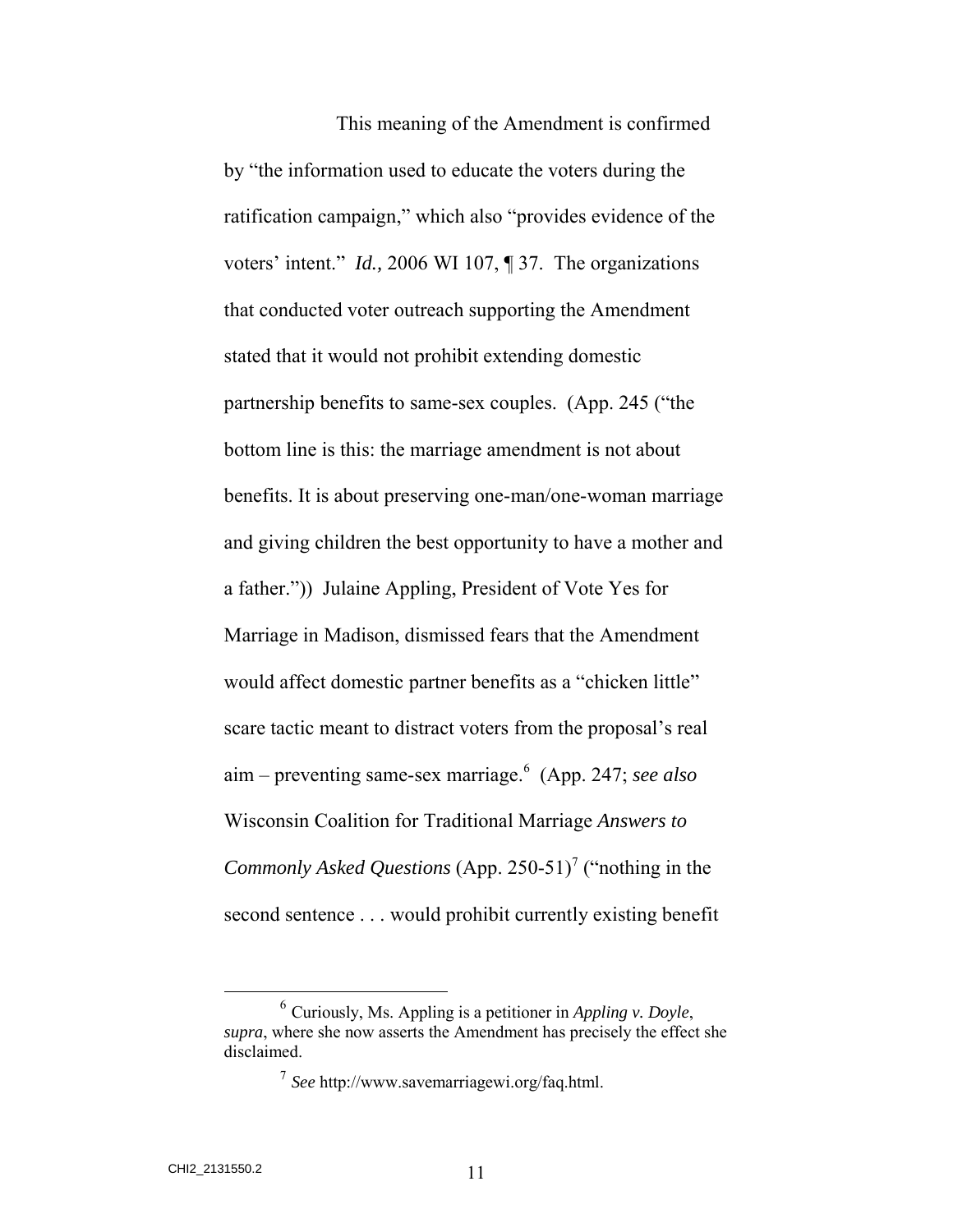arrangements such as hospital visitations or private property transfer, nor prevent such arrangements in the future").)

#### **C. Subsequent Legislation Confirms The Amendment's Narrow Reach.**

Finally, the "legislature's subsequent actions are a crucial component of any constitutional analysis because they are clear evidence of the legislature's understanding of that amendment." *Dairyland*, 2006 WI 107, ¶45. As the first Wisconsin law passed after the Amendment's adoption that directly affects the legal rights of same-sex couples, the Domestic Partnership Law provides certain benefits to samesex couples who register as domestic partners, but unquestionably does not afford them the full scope of rights provided to spouses in marriage, $\textdegree$  confirming that the Amendment only bans a legal status "essentially alike" marriage, but not one short of that.

By way of example only, domestic partnership status under the Wisconsin law does not include:

 <sup>8</sup> *See* Letter from Don Dyke to Bob Lang, Director, Legislative Fiscal Bureau, (May 6, 2009) ("Fiscal Bureau Letter") (explaining that Domestic Partnership Act provides those who register as domestic partners only certain rights regarding health care, real property, and estate law, such as hospital visitation rights, health care decision-making, standing to sue for wrongful death, family leave eligibility, and the ability to hold property as joint tenants) (App. 273-280).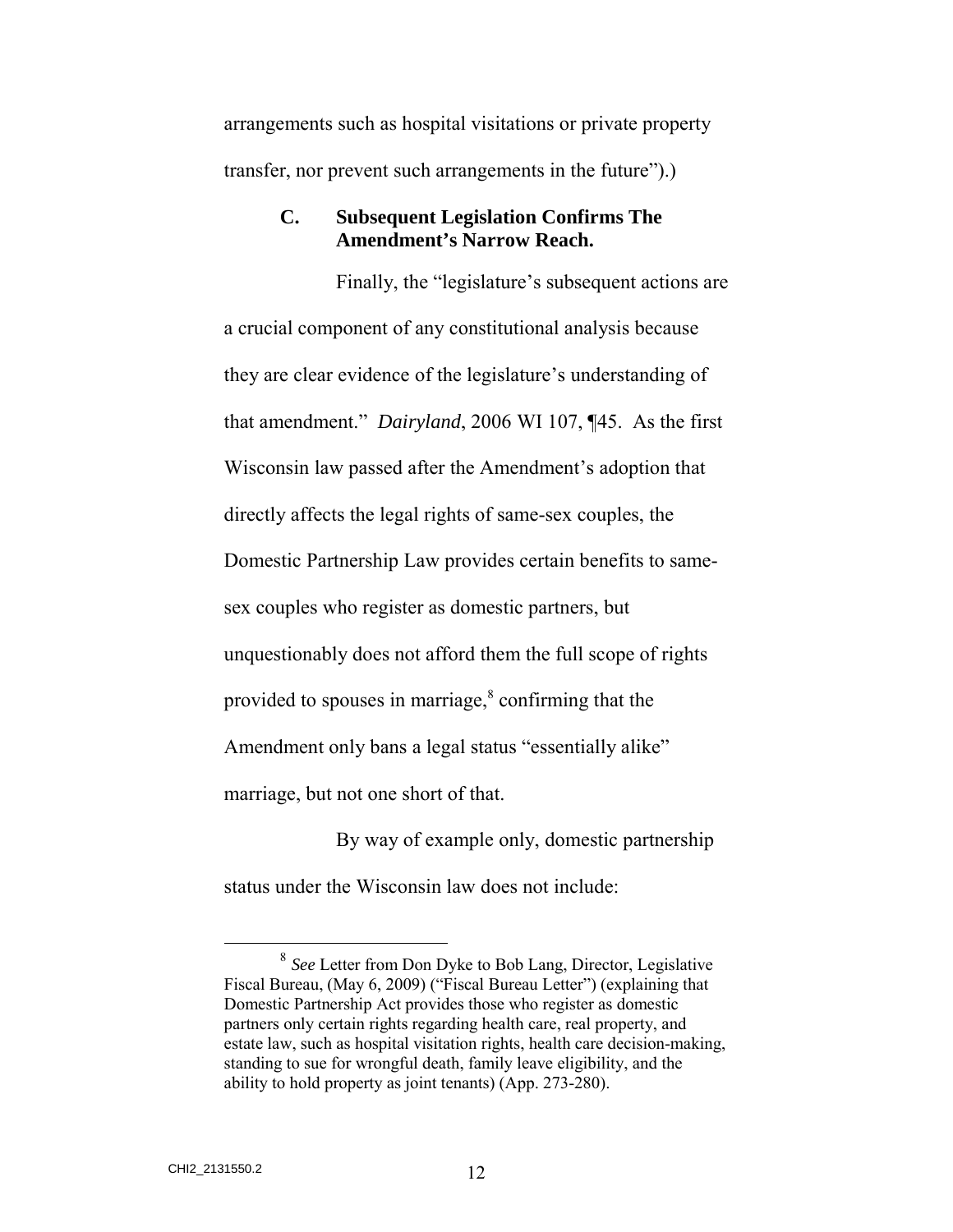- (1) the mutual obligation of support that spouses have in a marriage (*e.g.,* Wis. Stat. §§ 765.001(2) and 766.55(2)(a));
- (2) the comprehensive marital property system applicable to spouses. (*see generally* Wis. Stat. ch. 766); or
- (3) the availability of divorce law for terminating a marriage (*see generally* Wis. Stat. ch. 767).

Likewise "[t]he above legal aspects of marriage are comprehensive, core aspects of the legal status of marriage that are not generally included as part of the legal status conferred by a domestic partnership." (App. 275)

The Legislature's enactment of the Domestic Partnership Law evidences no impediment to providing unmarried couples benefits that were less comprehensive than those provided to those who legally marry. As "the first law passed following adoption [of the Amendment]" *Thompson,*  199 Wis. 2d at 680, the Domestic Partnership Law puts beyond doubt that only marriages of same-sex couples entered in other states, and perhaps an as yet undefined status "essentially alike" marriage by another name, can be considered legal statuses that the Amendment forbids as identical or substantially similar to marriage.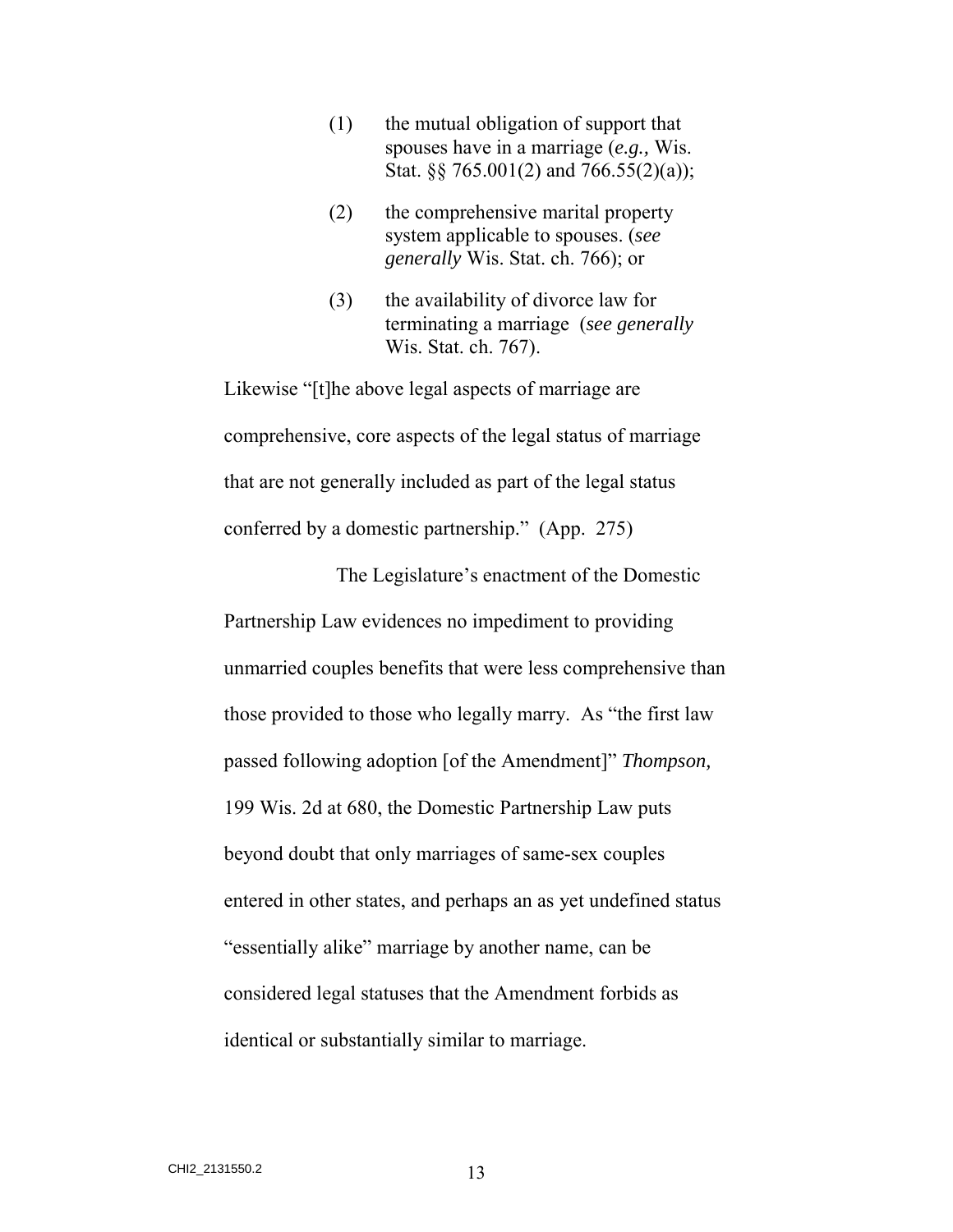## **II. THE AMENDMENT WOULD VIOLATE THE SEPARATE-AMENDMENT RULE IF THE PROHIBITION AGAINST A "LEGAL STATUS SUBSTANTIALLY SIMILAR TO THAT OF MARRIAGE" WERE INTERPRETED TO APPLY TO MORE THAN A LEGAL STATUS PROVIDING ALL OF THE RIGHTS AND RESPONSIBILITIES OF MARRIAGE BY ANOTHER NAME.**

"In order to constitute more than one amendment, the propositions submitted must relate to more than one subject, and have at least two distinct and separate purposes not dependent upon or connected with each other." *State v. Timme*, 54 Wis. 318, 336 11 N.W. 785, 791 (Wis. 1882).<sup>9</sup> As the foregoing sections demonstrate, the language, purpose, and history of the Amendment all confirm it was intended to prohibit only recognition of marriages lawfully entered by same-sex couples in other states and relationships conferring all the rights and responsibilities of marriage under another name. This is a different subject than denying samesex couples a lesser status under which they may receive more limited rights or benefits. Furthermore, the Amendment's purpose of not allowing marriage by same-sex couples – whatever name is conferred on that status – is not

 <sup>9</sup> The two-subject test is discussed in McConkey's brief and not repeated here.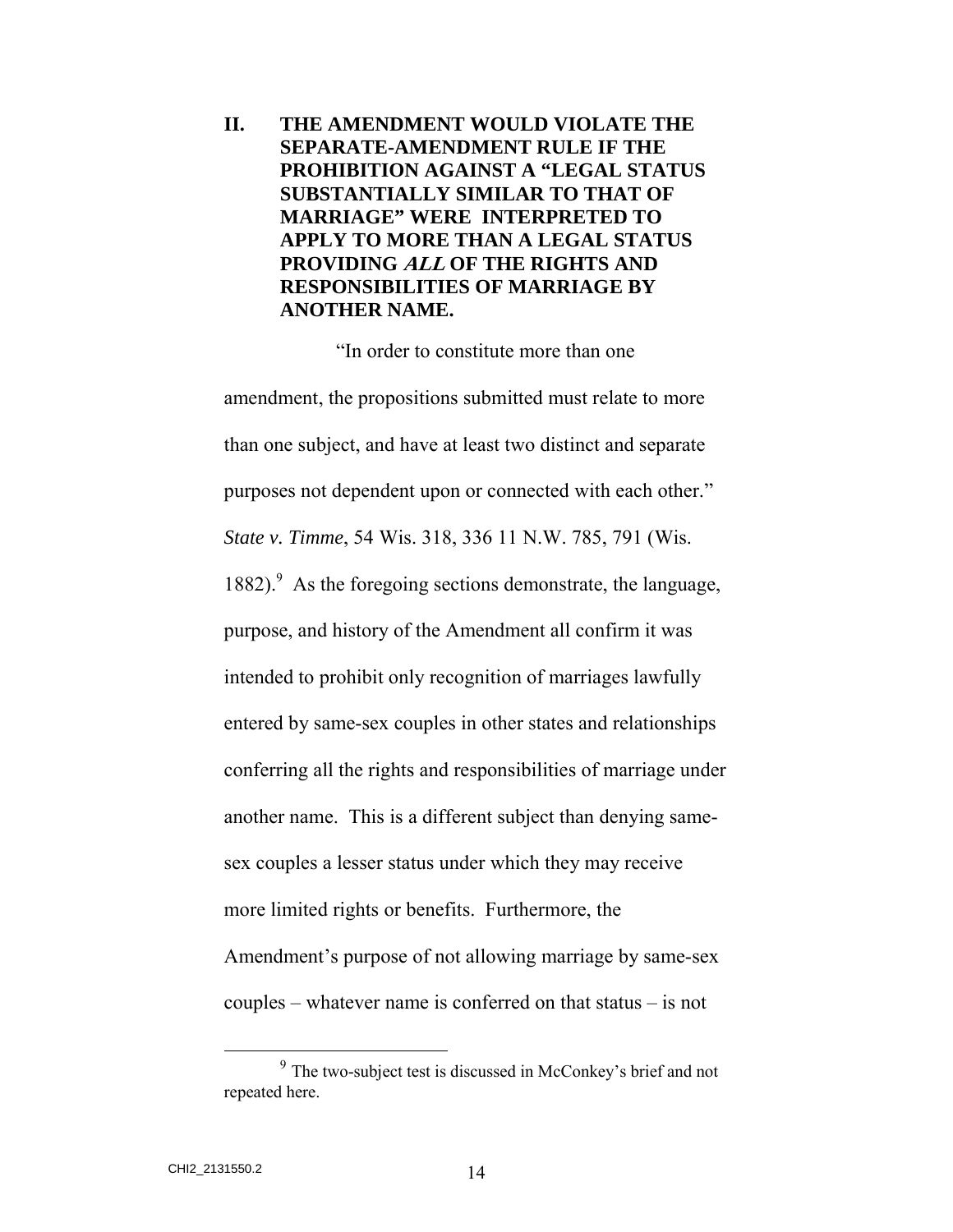dependent upon or connected with denying same-sex couples more limited rights. Were the Amendment construed to have such a broad reach that it would prohibit more limited rights, like those just enacted in the Domestic Partnership Law, it would violate Wisconsin's separate-amendment rule. As demonstrated above, marriage (and marriage by a different name) are viewed as a vastly different subject than domestic partnership benefits by the Amendment's drafters and proponents, Wisconsin's legislature, and other states, including California, Massachusetts, New Jersey and Vermont.

Perhaps as important, these different statuses were seen as quite distinct by Wisconsin's voters when the Amendment was enacted. A 2006 statewide poll showed that Wisconsin's electorate understood that marriage was unique and fundamentally different than other types of relationship recognition. (App. 281-83.) The poll revealed that 59% of then-likely voters at least leaned "yes" on the Amendment, while 38% were at least leaning "no."  $(Id.)^{10}$  In the same

<sup>&</sup>lt;sup>10</sup> The Amendment ultimately was approved by 59% of the electorate. (Id.)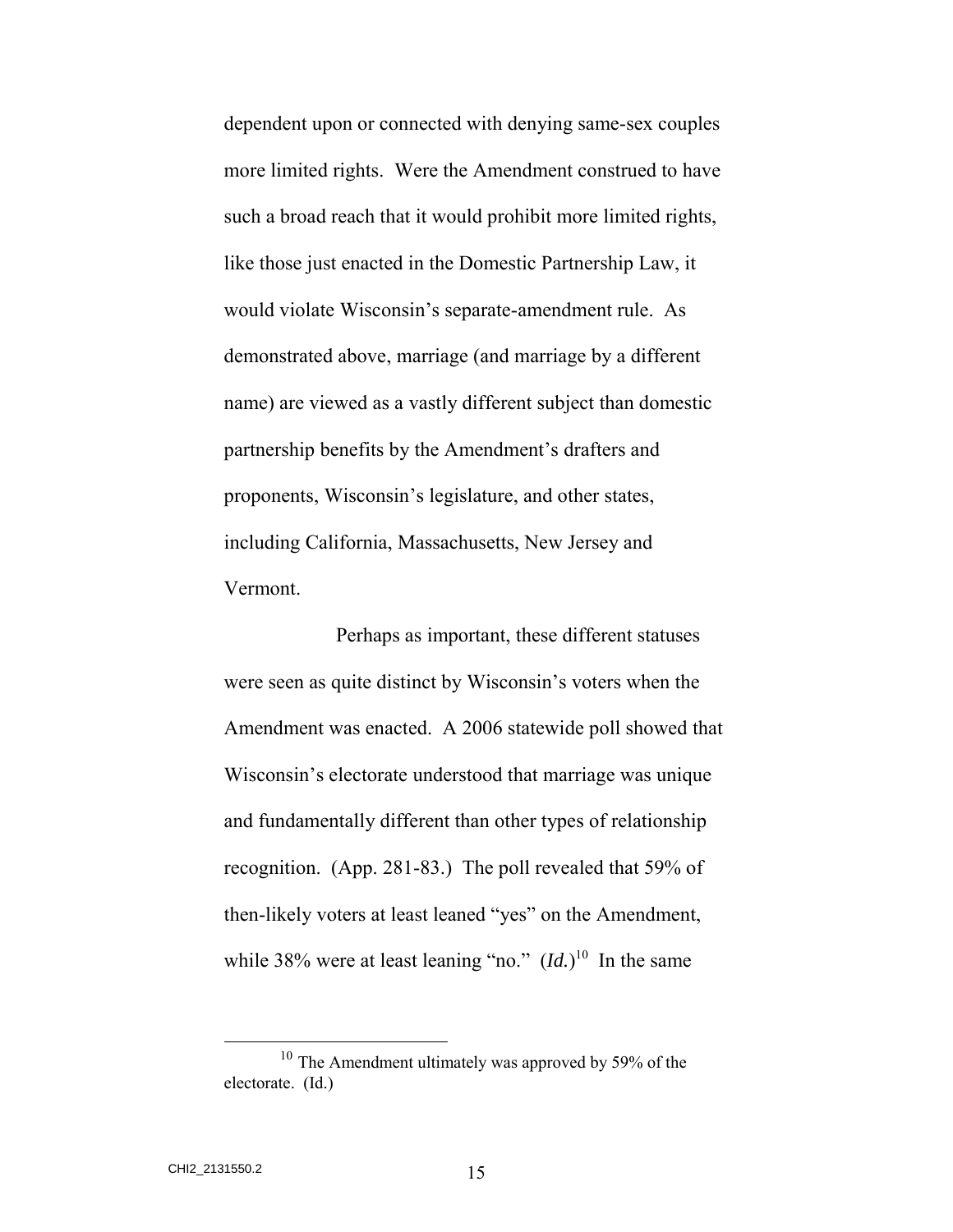poll, however, 44% of likely-voters at least leaned "no" when presented with *only* the second sentence of the Amendment, while only 40% at least leaned "yes." (*Id.*).

The Attorney General correctly notes in his cross-appeal that "The separate amendment rule … prevents an unpopular measure from passing by being hitched to a popular one." Br. of Cross-Appellant at 6. That is precisely what the Amendment would have done if it actually barred not only marriage, but also less protective legal statuses. The Amendment therefore should not be construed so broadly that it would violate Wisconsin's separate amendment rule.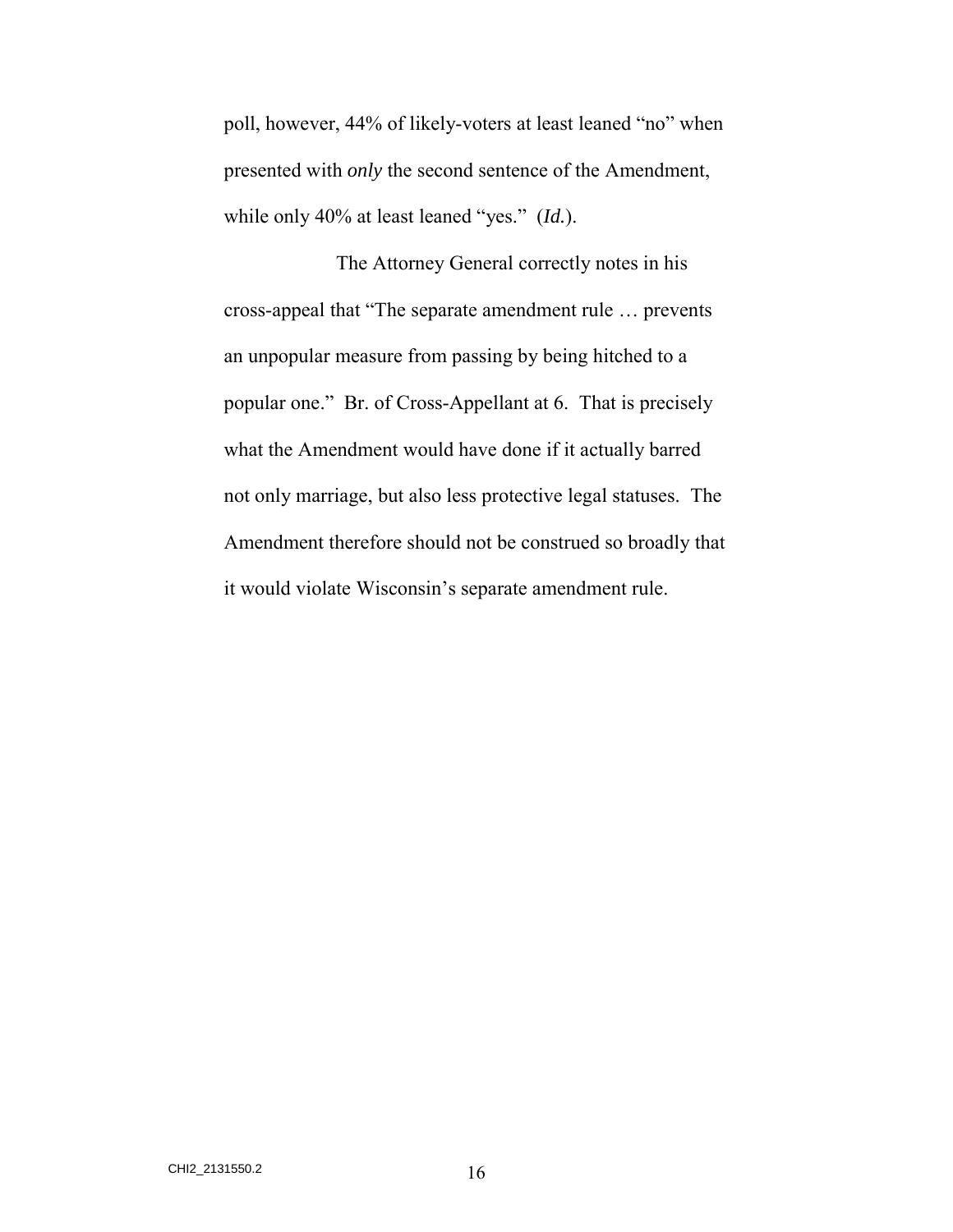l

David B. Goroff Foley & Lardner LLP 321 N. Clark St., Suite 2800 Chicago, IL 60654-5313 (312) 832-4500 *Of Counsel for Lambda Legal Defense and Education Fund, Inc. Fair Wisconsin, and the ACLU of Wisconsin* 

Christopher R. Clark Lambda Legal Defense and Education Fund, Inc. 11 East Adams, Suite 1008 Chicago, IL 60603 (312) 663-4413 *Of Counsel for Lambda Legal Defense and Education Fund, Inc.* 

/s/ Katherine C. Smith

William M. Conley (WBN 1009504) Callie M. Bell (WBN 1047590) Katherine C. Smith (WBN 1065796) Foley & Lardner LLP 150 East Gilman Street Madison, WI 53703-1481 (608) 257-5035 *Attorneys for Lambda Legal Defense and Education Fund, Inc. Fair Wisconsin, and the ACLU of Wisconsin*

Laurence J. Dupuis (WBN 1029261) ACLU of Wisconsin Foundation, Inc. 207 E. Buffalo Street, #325 Milwaukee, WI 53202 (414) 272-4032 *Of Counsel for ACLU of Wisconsin*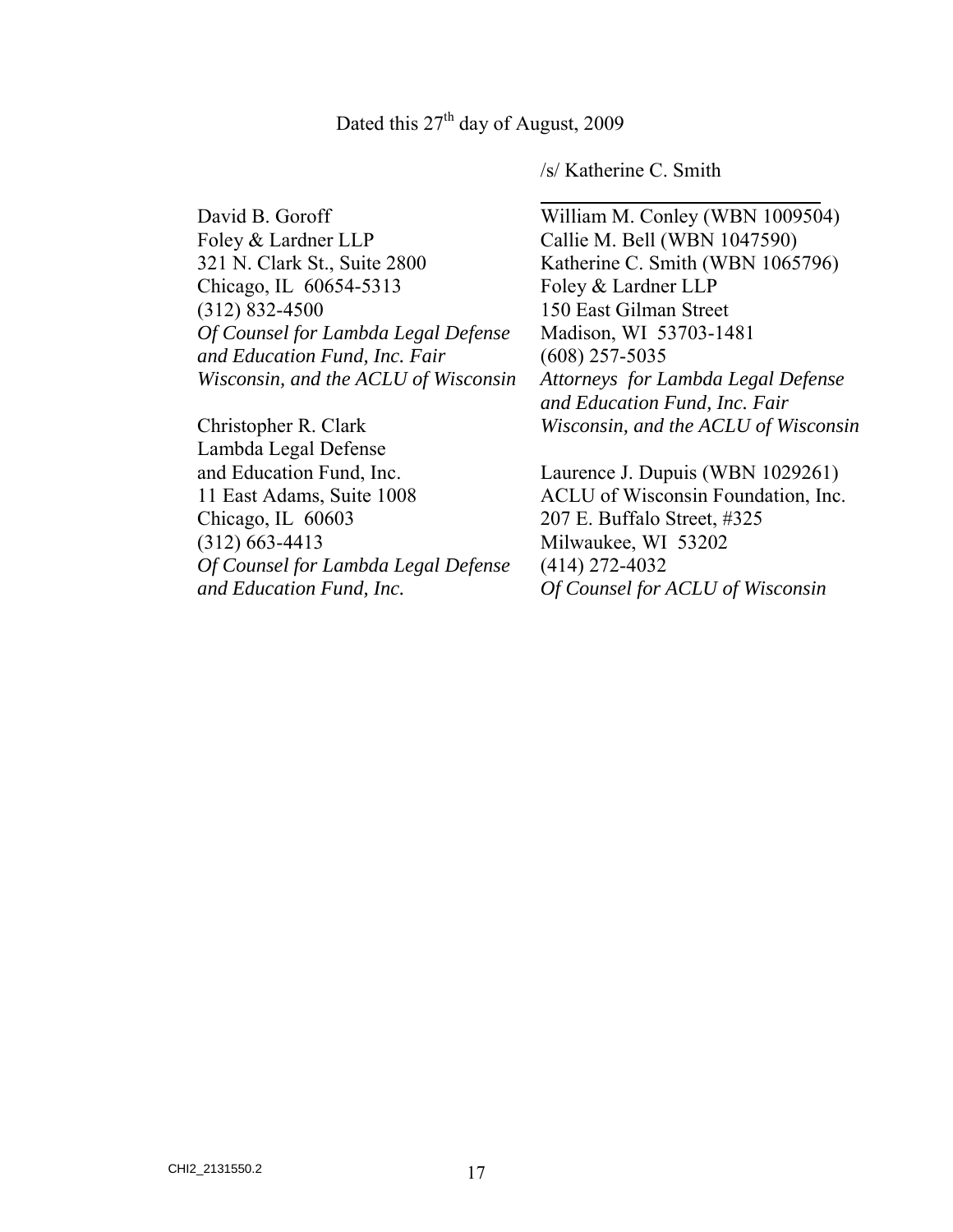#### **CERTIFICATION AS TO FORM**

I certify that this brief conforms to the rules contained in Wis. Stat. § 809.19(7) for an amicus brief and appendix produced using the following font:

> □ Monospaced font: 10 characters per inch; double spaced; 1.5-inch margin on left side, and 1 inch margins on the other 3 sides. The length of this brief is

Proportional serif font: Minimum printing resolution of 200 dots per inch, 13 point body text, 11 point for quotes and footnotes, leading of minimum 2 points, maximum of 60 characters per full line of body text. The length of this brief is 2970 words.

I hereby certify that the text of the e-brief is

identical to the text of the paper brief.

Dated this  $27<sup>th</sup>$  day of August, 2009

 $\overline{a}$ 

/s/ Katherine C. Smith

William M. Conley (WBN 1009504) Callie M. Bell (WBN 1047590) Katherine C. Smith (WBN 1065796) Foley & Lardner LLP 150 East Gilman Street Madison, WI 53703-1481 (608) 257-5035

*Attorneys for LAMBDA Legal Defense and Education Fund, Inc., Fair Wisconsin and ACLU of Wisconsin*